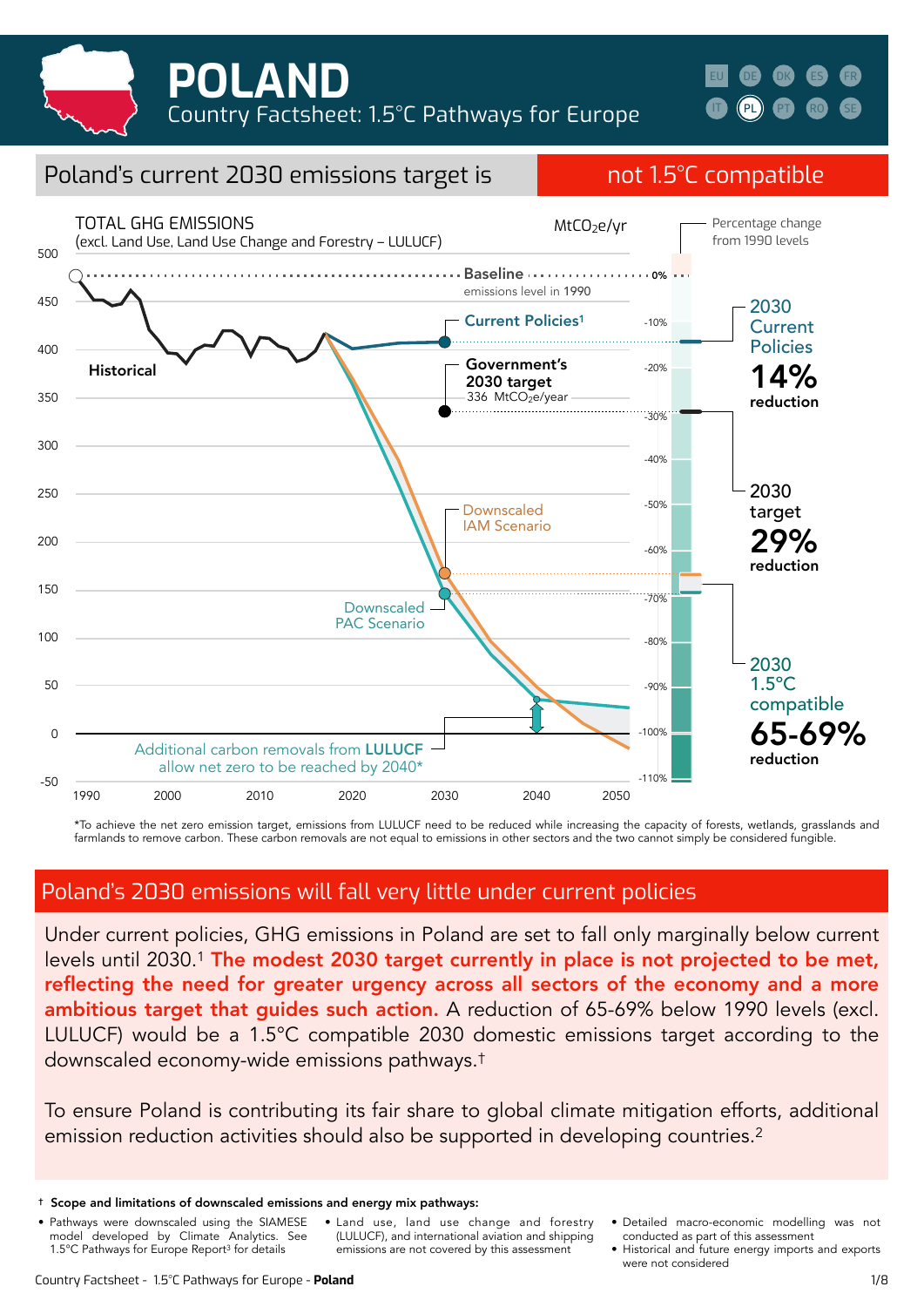## CURRENT SITUATION Snapshot of Poland's emissions and energy system

### Emissions profile

Due to an economic transformation since the end of the 1980s, GHG emissions fell steeply in the early 1990's from 580 MtCO2e in 1988 to reach 396 MtCO2e in 2000.4 Emissions have remained relatively stable since then, and are projected to still be above 2000 levels in 2030 under current policies.1

Power and heat generation made up 38% of Poland's total GHG emissions in 2019, due to a high level of coal generation still remaining in the system (70%).5 Transport emissions made up 17% of 2019 emissions, however they have tripled since 1990, and continue to head in the wrong direction. While buildings emissions made up just 10% of total emissions, a high proportion of this was from the burning of coal for heat, a highly polluting method of heating.



### Energy overview and main policy gaps

Poland, with a large coal mining industry, remains highly dependent on coal for its energy supply, though the share of coal in total energy supply has fallen from 76% in 1990 to 43% in 2019.5 This has partly been replaced by renewables, that now contribute 9%, while oil consumption has risen from a 13% share in 1990 to reach 29% in 2019. A coal phase out date that was recently set at 2049 is far behind all others already set by EU countries, and

leaves coal in the system well beyond what is compatible with the 1.5°C temperature goal. In 2040, 11% of power generation is targeted to still come from coal. Policies addressing rapidly rising transport emissions are lacking in Poland. While a successful support scheme for residential solar thermal systems was scrapped in 2014, in 2017 a scheme supporting the adoption of solar PV systems was initiated which has proven to be rather successful.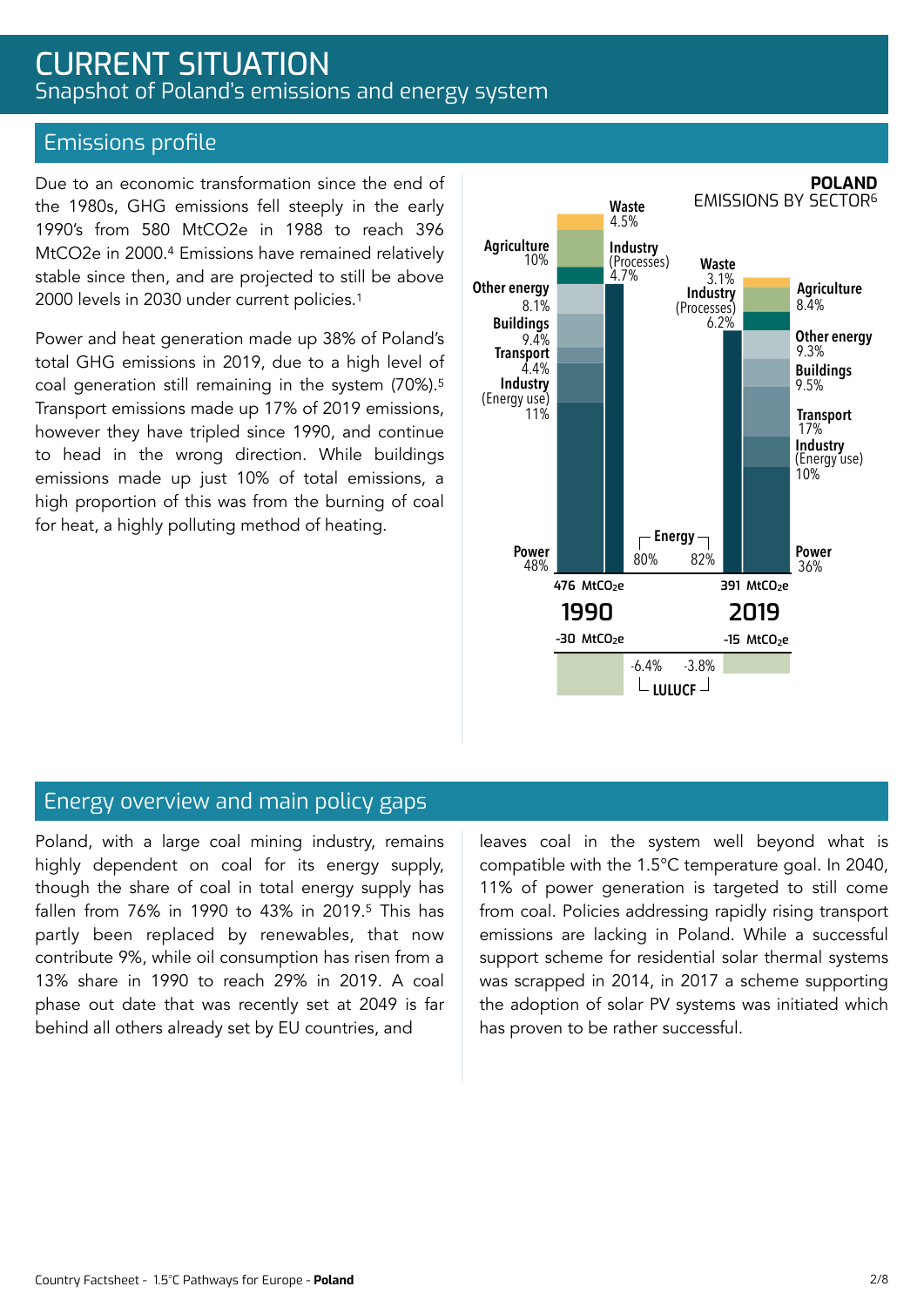## Civil Society & Global Integrated Assessment Models 1.5°C energy and climate scenarios for Europe

The aim of the 1.5°C Pathways for Europe Project is to derive Paris Agreement compatible emissions and energy mix pathways for key European countries. The project seeks to highlight existing scenarios that demonstrate that a very high level of ambition on climate and energy policy *is possible* for the European Union. To reflect the varied methodologies employed to construct such scenarios, we assess the Paris Agreement Compatible (PAC) energy scenario, and a scenario from the global REMIND integrated assessment model (IAM), both embodying high levels of 2030 climate ambition in the European Union region. We use the SIAMESE model developed by Climate Analytics to create country level pathways, using the PAC/REMIND scenario results for the European Union as input and downscaling them based on demographic, economic, energy system, and policy heterogeneity between countries.7 We outline key differences between the two scenarios used as input for the SIAMESE downscaling process below.

#### **PAC<sup>8</sup>** Paris Agreement Compatible Energy Scenario 8 9,100 Million December 1988 1990 Million December 1990 Million December 1990 Million December 1990

The PAC scenario for the EU28 was developed through a bottom-up collective research exercise involving energy and climate experts and incorporating findings from relevant scientific literature.

Around 150 stakeholders from member organisations of the European Environmental Bureau (EEB) and Climate Action Network (CAN) Europe, and from science and industry were involved in the scenario building process.

The PAC scenario is an attempt to construct a European-wide energy scenario which is aligned with the Paris Agreement's objective to limit global warming to 1.5°C and which embodies the demands of civil society.

In doing this it suggests a trajectory with:

- 100% renewable energy supply by 2040
- At least 65% GHG emissions reduction below 1990 levels by 2030
- Net zero emissions by 2040

# An integrated scenario reaching 1.5°C

We assess the global REMIND 1.7 CEMICS-1.5- CDR8 scenario as an additional line of evidence for pathways for the European Union to achieve the 1.5°C long-term temperature goal of the Paris Agreement. REMIND is a global energy-economyclimate model that maximises inter-temporal welfare. It contains macro-economic, energy system, and climate modules that are integrated to attain exogenously prescribed climate targets.11

Population and GDP growth are key drivers of future energy demand and, thus, GHG emissions in IAMs. In our SIAMESE-based downscaling approach, we therefore take growth rates from the shared socioeconomic pathway (SSP) scenarios, specifically SSP2, a middle of the road scenario, in order to assess what the EU-region results of this scenario imply for country-specific energy system transformation.

Key outputs for the EU region from this scenario are:

- 90% renewable energy supply by 2040
- 62% GHG emissions reduction below 1990 levels by 2030 (excl. LULUCF)
- Net zero emissions between 2045-2050

### Carbon Capture and Storage (CCS):

A key assumption underpinning the PAC scenario is that carbon capture and storage will not be required to achieve net zero emissions for the European Union.

### Carbon Capture and Storage (CCS):

This IAM scenario envisages some natural gas and biomass combustion with carbon capture and storage.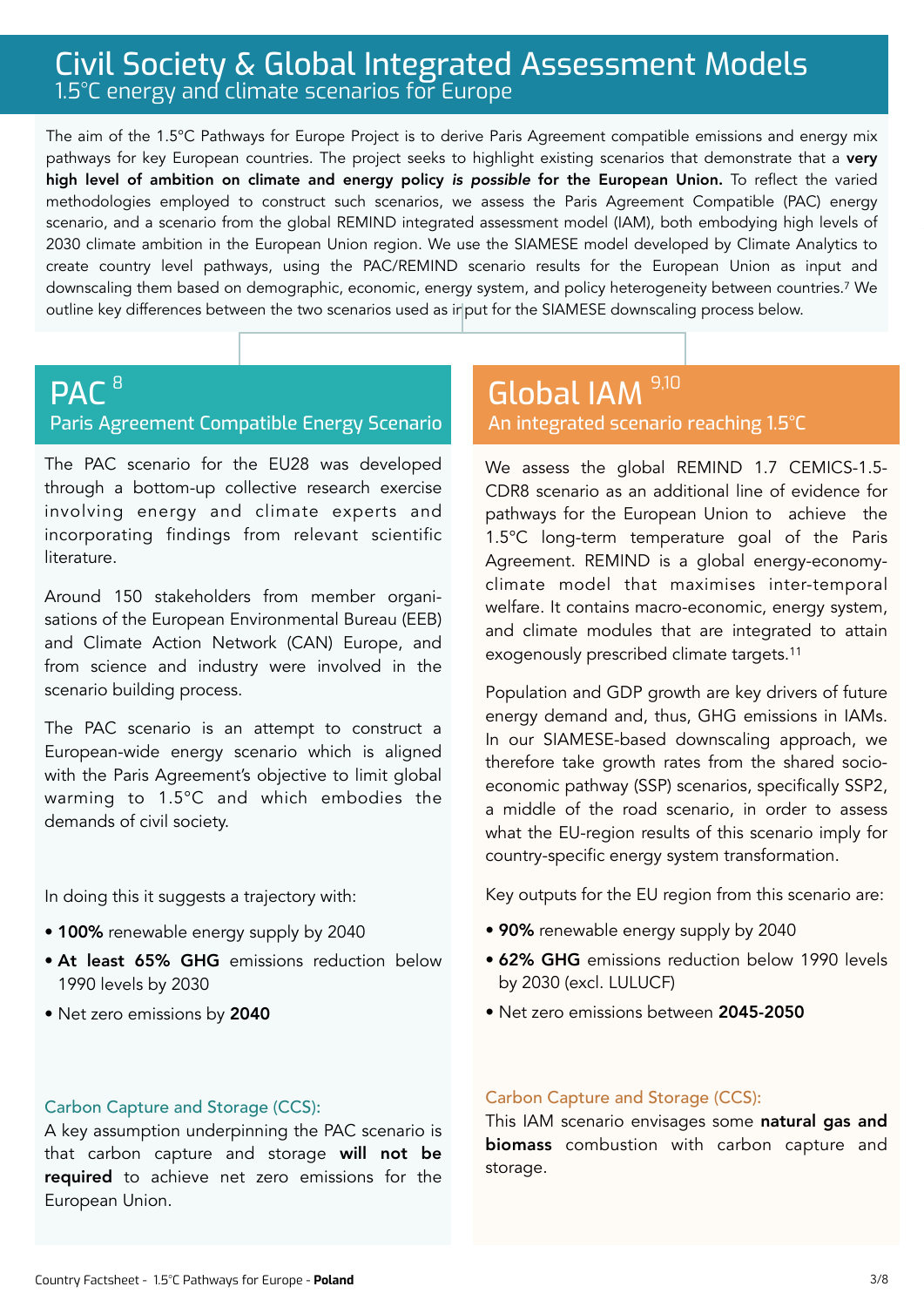## Economy-Wide 1.5°C Pathways

According to the analysis undertaken in this project, achieving a 1.5°C compatible economy for Poland requires a 65-69% reduction in total GHG emissions by 2030 (excluding LULUCF), and reaching net zero emissions between 2040 and 2050.

There are numerous different pathways to reaching net zero emissions in this timeframe. In the scenarios downscaled, a LULUCF sink of up to 27 MtCO<sub>2</sub>e would achieve net zero by 2050, while with a LULUCF sink of 36 MtCO $2e$  would achieve net zero emissions in 2040. This is only slightly higher than Poland's current LULUCF sink.6

#### **POLAND** TOTAL GHG EMISSIONS (excl. LULUCF) MtCO2e/yr



\*To achieve the net zero emission target, emissions from LULUCF need to be reduced while increasing the capacity of forests, wetlands, grasslands and farmlands to remove carbon. These carbon removals are not equal to emissions in other sectors and the two cannot simply be considered fungible.

### 1.5°C Compatible 2030 primary energy mix<sup>\*</sup>

|                                    | $\overline{{\mathbf 1}}$ 2017 $^{\scriptscriptstyle 5}$ | 2030                                   |
|------------------------------------|---------------------------------------------------------|----------------------------------------|
| <b>Renewables</b><br>incl. biomass | 9%                                                      | 41-43%<br>PAC IAM                      |
| <b>Fossil Fuels</b>                | 91%                                                     | $57 - 59%$<br><b>PAC</b><br><b>IAM</b> |
| <b>Nuclear</b>                     | $0\%$                                                   | 0%                                     |

In the downscaled PAC and IAM pathways the share of unabated fossil fuels in primary energy demand is reduced to between 57-59% by 2030, whereas the share of renewables including biomass reaches between 41-43% by the same date.

Roughly two thirds of emissions from fuel combustion in homes and roughly half in the industry sector in Poland comes from burning coal.<sup>6</sup> Measures to eliminate these emissions are urgently needed.

The **[IAM scenario](https://www.pik-potsdam.de/en/institute/departments/transformation-pathways/models/remind/remind16_description_2015_11_30_final#:~:text=REMIND%20is%20a%20global%20energy,inter-temporal%20welfare%20is%20maximized.&text=Macro-economic%20production%20factors%20are,,%20labor,%20and%20final%20energy.)** also achieves efficiency gains, but assumes energy demand continues to rise over time in line with historical regional growth trends. The large increase in national total primary energy supply reflects the overall increase in the modelled Europe-wide

\*Primary energy supply includes losses that occur during the conversion of nuclear and fossil fuels to electricity, resulting in a higher proportion of both nuclear and fossil fuels than in total final energy demand



scenario results.

The **PAC** scenario depicts a future where total energy use rapidly declines through efficiency gains, largely from switching fossil fuel consumption to renewables, increased rates of material reuse and recycling, and consumer demand reduction.

Country Factsheet - 1.5°C Pathways for Europe - **Poland**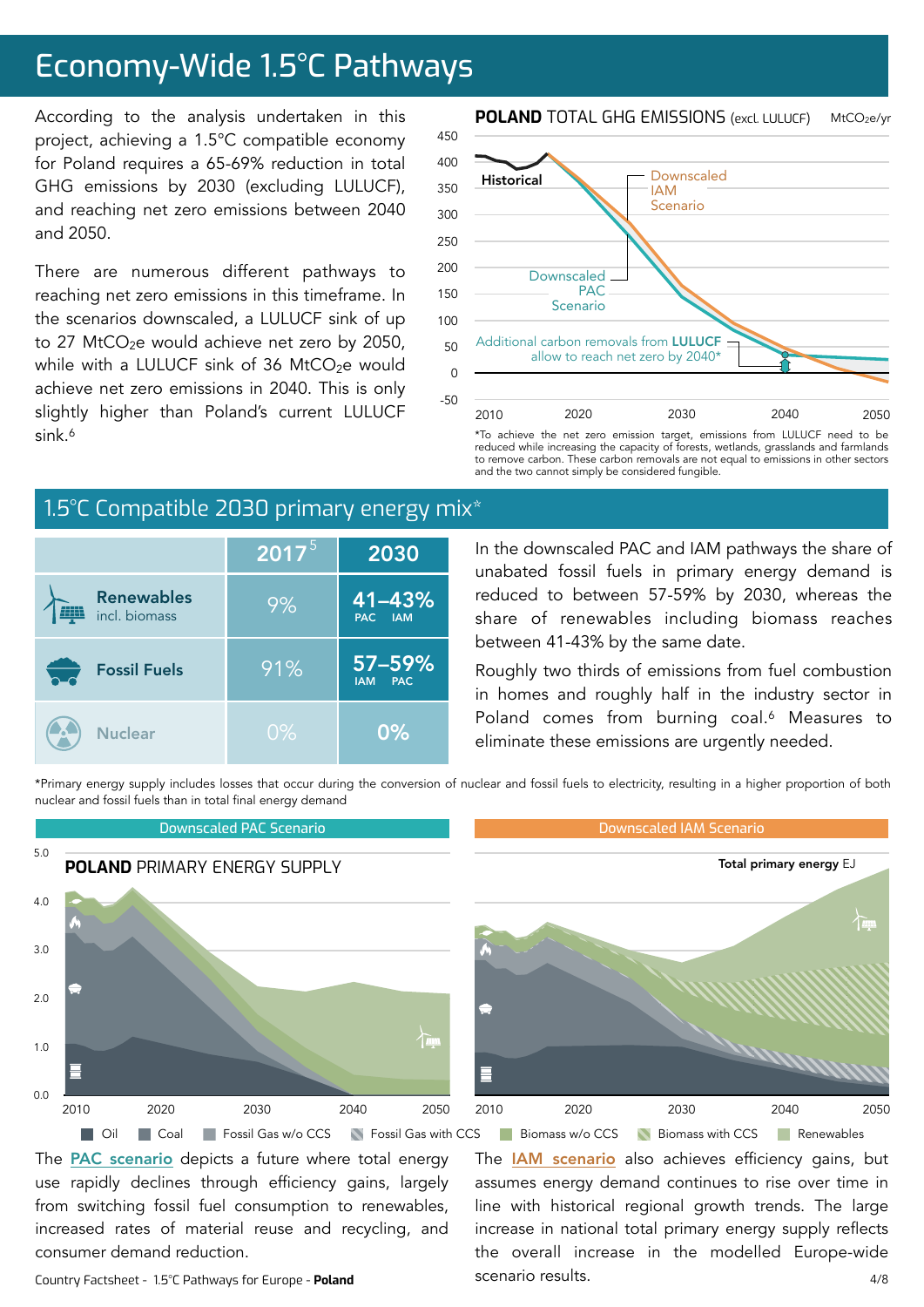## Sectoral decarbonisation: Power



\*No detailed wholesale electricity market modelling was undertaken for this assessment

 $PAC$ 



PAC IAM

PAC IAM

### Towards a fully decarbonised power sector

To align with the downscaled 1.5°C compatible power sector pathways Poland's very high proportion of coalfired power needs to be scaled down rapidly and replaced with renewables, particularly after 2025. Coal and gas generation fall close to zero by 2030 in both downscaled scenarios, with both phased out by 2035. This stands in contrast to the recently released Energy Policy to 2040 that targets fossil gas as a bridging fuel and leaves coal in the system well into the 2040s.<sup>12</sup> The expected increase in total electricity demand due to widespread electrification across the economy is met exclusively with renewable sources, with at least a doubling in total electricity demand by 2035 in both scenarios. Biomass demand does not rise above the current low levels in either scenario.

Country Factsheet - 1.5°C Pathways for Europe - **Poland**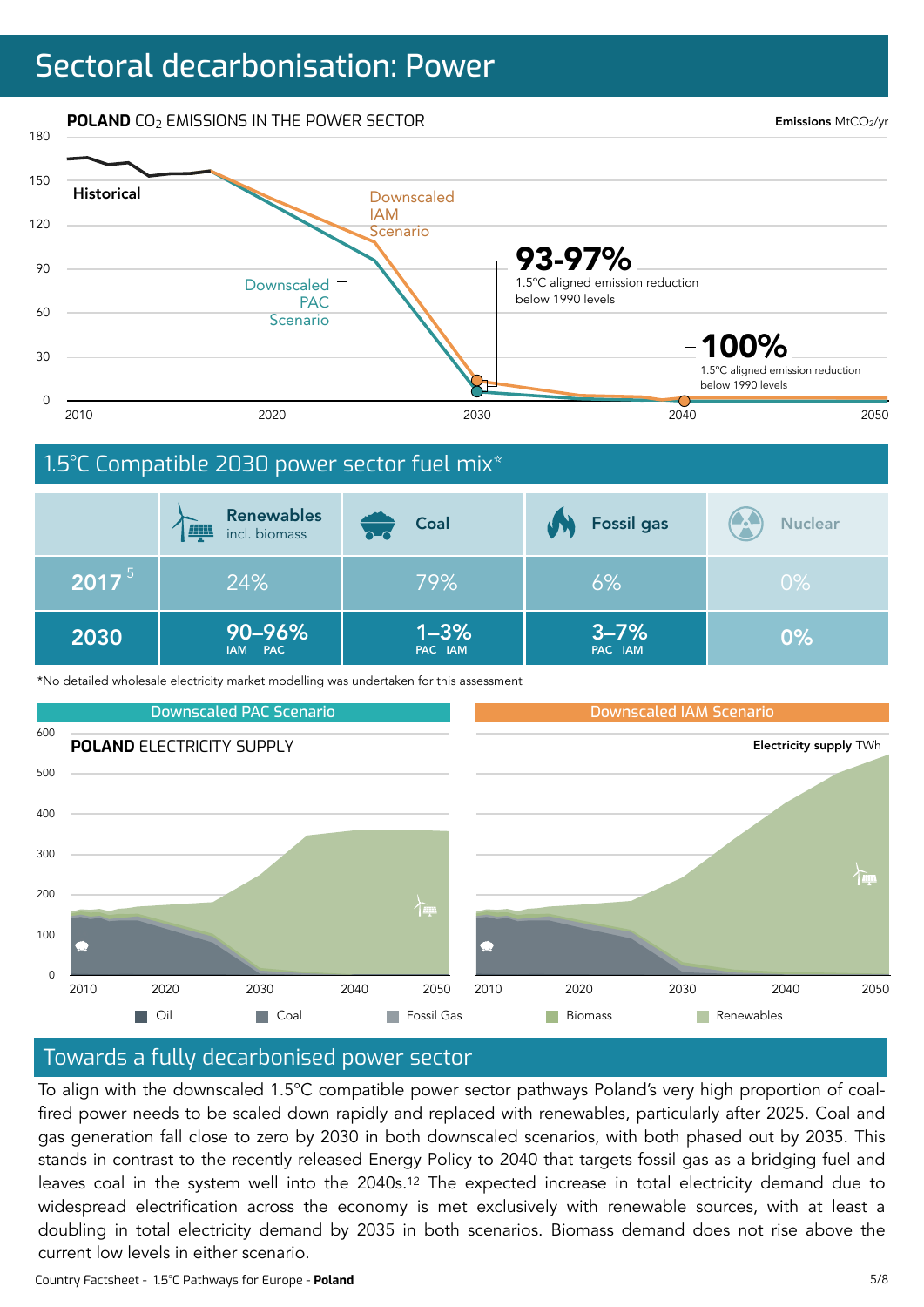## Sectoral decarbonisation: Industry



significantly until 2040 in the pathway downscaled from the PAC scenario, whereby energy-related emissions reach zero and further reductions occur more gradually. This is due to the nature of these residual (process) emissions that are harder to mitigate than those from fuel combustion.

It was not possible to downscale the chosen IAM scenario due to a misalignment of scenario and





### Towards a fully decarbonised industry sector

Poland's industry sector declined markedly due to the economic transformation that began at the end of the 1980s, causing emissions in this sector to drop 75% between 1990 and 2000.<sup>6</sup> Emissions have since stabilised, and under current policies, are not projected to decline significantly below current levels by 2030.<sup>1</sup> Roughly half of Poland's industrial energy-related emissions come from coal consumption, reflecting the need to prioritise electrification of this sector. Coal and oil consumption in Poland's industry sector are eliminated by 2035 in the pathway downscaled from the PAC scenario, with fossil gas following by 2040.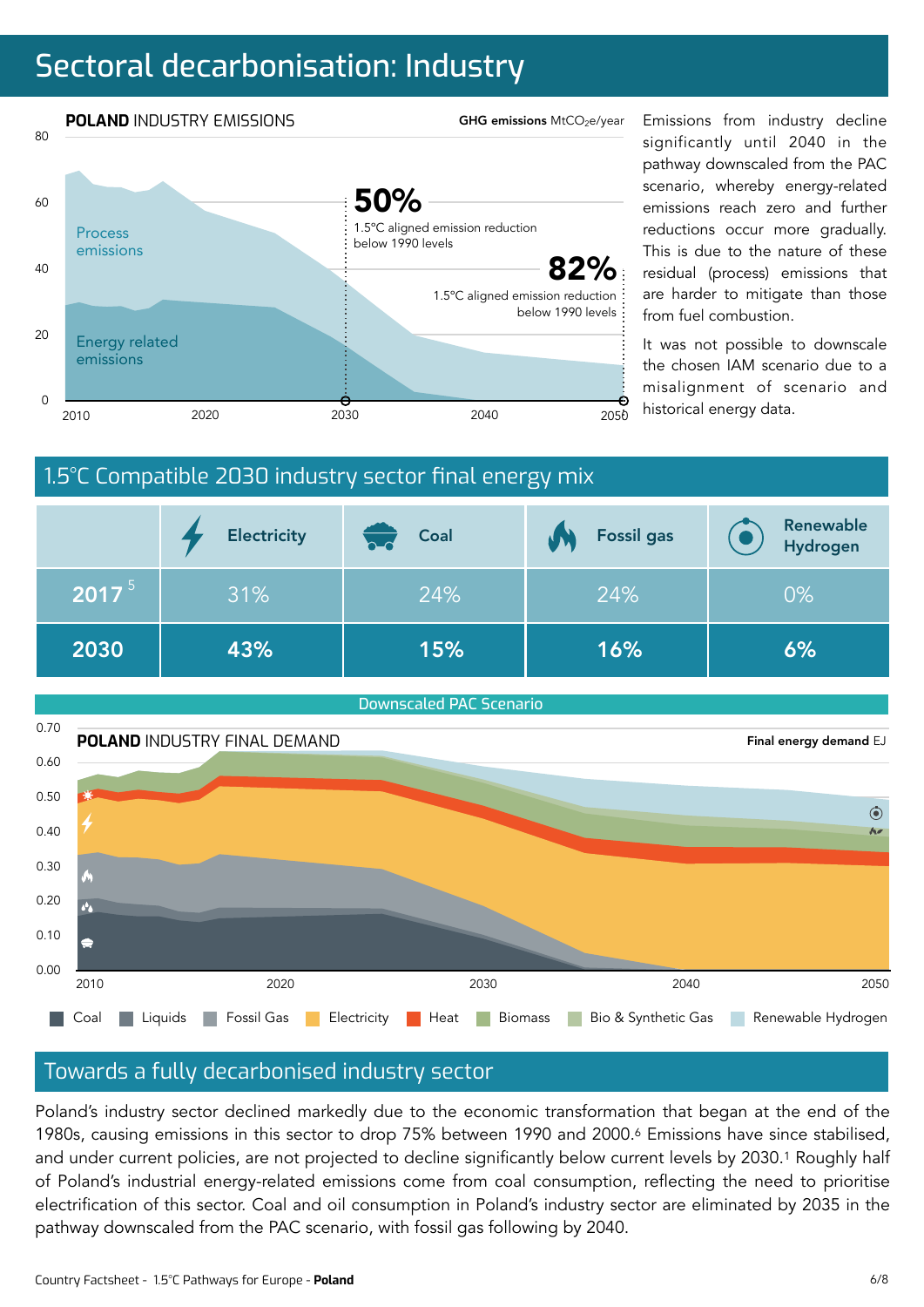## **Closing the Ambition Gap** Closing the Ambition Gap

### Key characteristics of Poland's 1.5°C compatible pathways

|                                                     | <b>Historical</b>             | 1.5°C compatible benchmarks       |                                    | <b>Country targets</b>        |      |
|-----------------------------------------------------|-------------------------------|-----------------------------------|------------------------------------|-------------------------------|------|
|                                                     | 2017                          | 2030                              | 2050                               | 2030*                         | 2050 |
| <b>Total GHG</b><br>excl. LULUCF                    | 417<br>MtCO <sub>2</sub> e/yr | 146-168<br>MtCO <sub>2</sub> e/yr | $-15-27$<br>MtCO <sub>2</sub> e/yr | 336<br>MtCO <sub>2</sub> e/yr |      |
|                                                     | 12%<br><b>below 1990</b>      | $65 - 69%$<br><b>below 1990</b>   | $94 - 100%$<br>below 1990          | 29%<br><b>below 1990</b>      |      |
| <b>Emissions intensity of</b><br>power generation** | 925<br>gCO2/kWh               | $26 - 57$<br>gCO2/kWh             | $0 - 4$<br>gCO2/kWh                | 533<br>qCO2/kWh               |      |
| Share of renewable power                            | 14 %                          | $90 - 96 %$                       | 100 %                              | 32 %                          |      |
| Share of unabated fossil<br>fuel in power           | 86 %                          | $4 - 9%$                          | 0%                                 | 68 %                          |      |
| Share of nuclear power                              | 0%                            | $0\%$                             | 0%                                 | $0\%$                         |      |
| Industry electrification rate                       | 31 %                          | 43 %                              | 61 %                               |                               |      |

\* 2030 target excluding LULUCF calculated using the government's 'with existing measures' emissions projections submitted to the UNFCCC

\*\* Does not include upstream emissions

### Raising Ambition

Poland's current 2030 target is less than half of the 1.5°C compatible range of 65-69% below 1990 levels (excl. LULUCF) suggested by this project, demonstrating the urgent need to ratchet up its ambition. Coal is currently projected to remain in the Polish energy system until well into the 2040s despite the need for developed countries to phase out coal power by 2030 to remain 1.5°C compatible.12,13 The Polish government's recently confirmed commitment to use fossil gas as a bridging fuel is also misaligned with downscaled 1.5°C aligned pathways, which suggest it needs to be phased out of the power sector completely by 2035. Reaching net zero emissions in 2050 will require a rapid decarbonisation across all sectors including transport and buildings, which are not covered by this analysis.

### Other modelling results

### **[WWF: Poland and climate neutrality](https://wwfeu.awsassets.panda.org/downloads/poland_and_climate_neutrality_en_executive_summary_october_2020.pdf)**<sup>14</sup>

- Climate neutrality by 2050
- Coal phase out by 2030

### **[Forum Energii: Four Scenarios \(renewable](https://forum-energii.eu/en/analizy/polska-energetyka-2050-4-scenariusze)  [scenario\)](https://forum-energii.eu/en/analizy/polska-energetyka-2050-4-scenariusze)**<sup>15</sup>

- 39% renewable power generation by 2030, 73% by 2050
- Coal phase out between 2040-2050

#### **[Greenpeace: Poland coal phase out](https://www.greenpeace.org/static/planet4-poland-stateless/2020/08/d1d7c177-gp-pl-poland-could-phase-out-coal-by-2035-as-business-as-usual.speeding-up-needed.pdf)**<sup>16</sup>

• Poland could phase out coal by 2035 under business as usual, so should therefore aim to achieve this much faster

### Centre for Climate and Energy Analyses: Poland Net-Zero 2050<sup>17</sup>

- 53% reduction by 2030 and 90% reduction by 2050 in total GHG emissions below 1990 levels (excl. LULUCF)
- Roughly 250 gCO<sub>2</sub>/kWh emissions intensity of power sector by 2030

| , View the full report covering the EU27 and the 9 member states below or view the ot <u>her factsheets in this series l</u> |               |         |       |        |          |         |              |        |  |
|------------------------------------------------------------------------------------------------------------------------------|---------------|---------|-------|--------|----------|---------|--------------|--------|--|
| <b>Denmark</b>                                                                                                               | <b>France</b> | Germany | Italy | Poland | Portugal | Romania | <b>Spain</b> | Sweden |  |